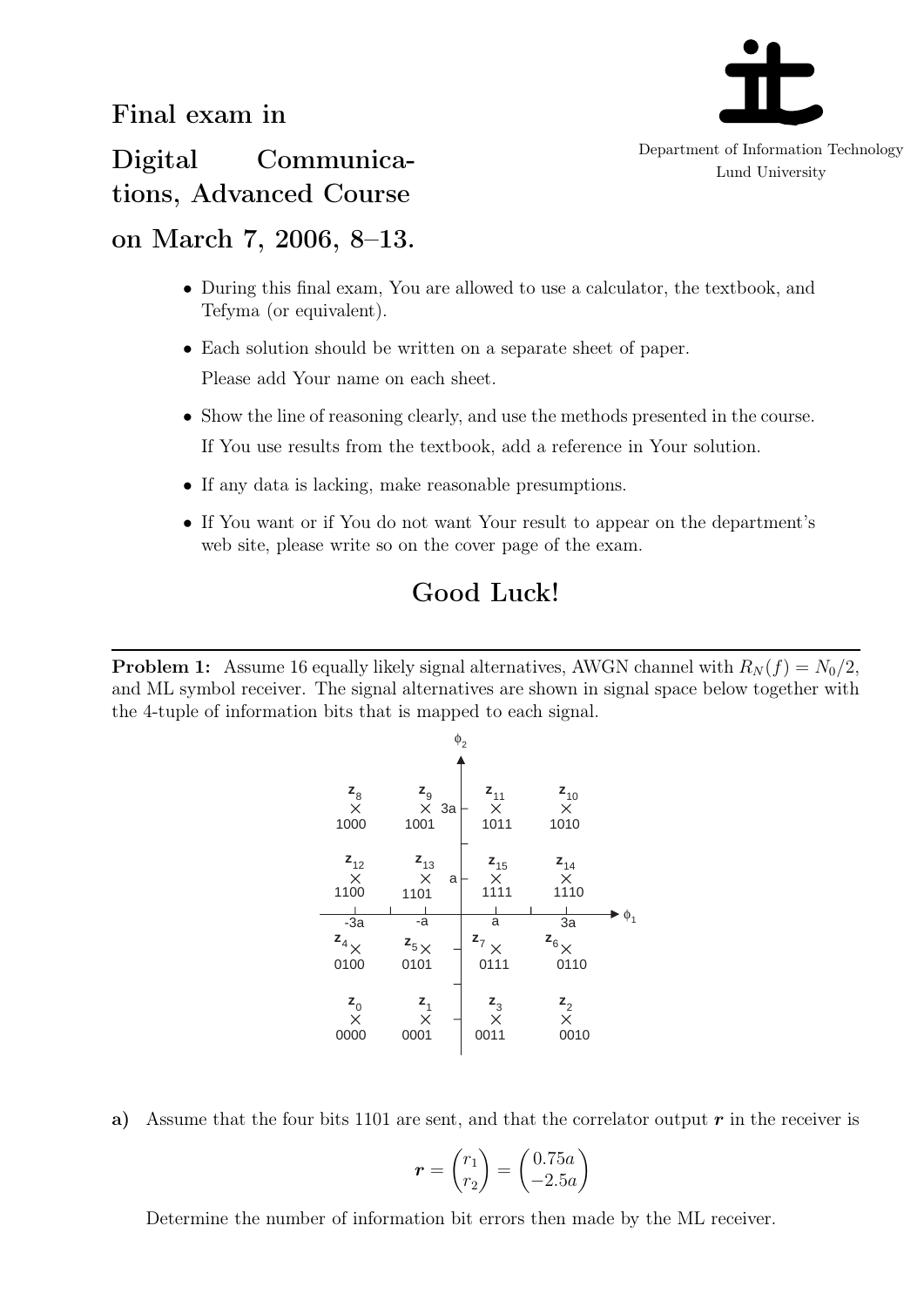- b) Calculate the symbol error probability exactly if it is known that  $E_6/N_0$  is 20 dB ( $E_6$  is the energy in the signal alternative  $z_6(t)$ ).
- c) How many information bit errors are made by the ML receiver if the noise components  $w_1$ and  $w_2$  ( in each dimension, respectively) are  $w_1 = -1.4a$  and  $w_2 = 1.2a$ ?

(10 points)

Problem 2: Consider the system given in Figure 8.6a in the compendium. This system consists of a rate 2/3 convolutional encoder in combination with 8-ary PSK modulation. It is known that a part of the sequence of sent signal alternatives is:

$$
s_3, s_4, s_5, s_a, s_b, s_0, s_5, s_3
$$

Determine the signal alternatives  $s_a$  and  $s_b$  that are possible in the given sequence.

(10 points)

Problem 3: In a BPSK application over a so-called Ricean fading channel the received signal  $r(t)$  is

$$
r(t) = z_1(t) + N(t)
$$
 (1)

if  $s_1(t) = -s_0(t)$  is sent.  $N(t)$  is AWGN with  $R_N(f) = N_0/2$ , and  $z_0(t) = -z_1(t)$ . For this channel  $z_1(t)$  consists of two signal parts: one deterministic (los-part, line-of-sight) part, and one random (Rayleigh distributed, n-los part, non-line-of-sight) part;

$$
z_1(t) = z_{1,los}(t) + z_{1, n - los}(t)
$$

The average signal energy in  $z_{1,los}(t)$  and in  $z_{1,n-los}(t)$  is denoted  $E_{los}$  and  $E_{n-los}$ , respectively. Furthermore, the so-called Ricean *K*-factor is defined by

$$
K = E_{los}/E_{n-los}
$$
 (2)

For the ML receiver,  $P_b$  can in this case be upper bounded by the expression below,

$$
P_b < \frac{1}{2} \cdot \frac{e^{-\frac{KE_b/N_0}{K+1 + \mathcal{E}_b/N_0}}}{1 + \frac{\mathcal{E}_b/N_0}{K+1}}
$$
\n(3)

- i) Use (3) to estimate requirements on *K* if it is required that  $P_b < 10^{-5}$  when  $\mathcal{E}_b/N_0$  is 15 dB.
- ii) What happens with  $P_b$  when  $K$  is "very small" and "very large", respectively? Conclusions?
- iii) What happens with signals when they are communicated over so-called Rayleigh fading channels?

(10 points)